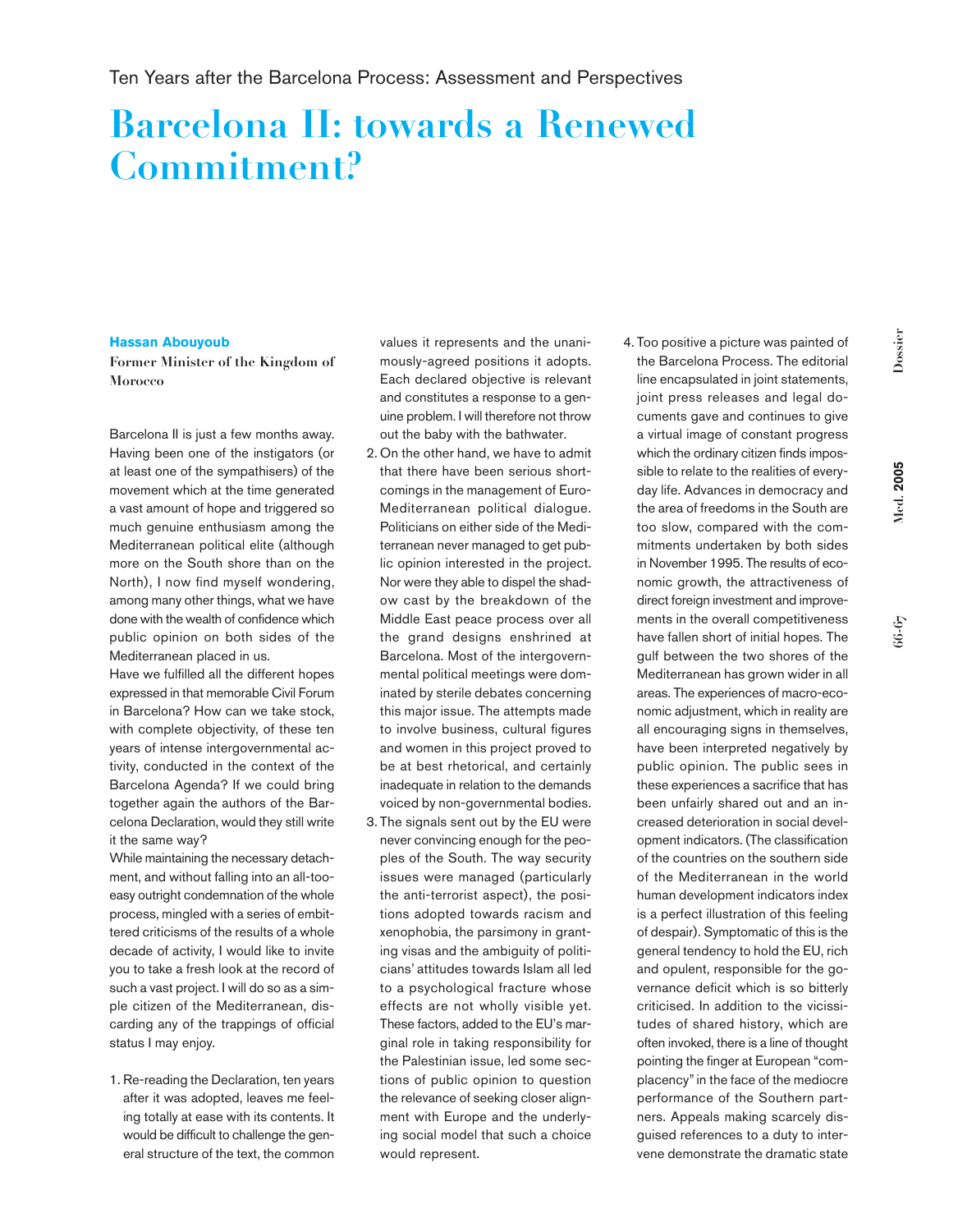### **BARCELONA PLUS: TOWARDS A EURO-MEDITERRANEAN COMMUNITY OF DEMOCRATIC STATES**

EuroMeSCo was asked to draft a report on the ten years of the Euro-Mediterranean Partnership (EMP), analysing what it has achieved so far and defining priorities for the future in the political and human dimensions. From this report, presented on 28th February by Abdallah Saaf and Álvaro de Vasconcelos to representatives of the governments which are members of this partnership, four main conclusions can be drawn.

#### **The Importance of Barcelona**

The first conclusion that can be derived from the report is the enormous relevance enjoyed by the Barcelona Declaration and the commitments by its signatories to "develop the rule of law and democracy in their political systems." Potentially, in the Barcelona experience there is already present the idea of the construction of an area founded simultaneously on democracy and on the refusal to legitimise the use of force between neighbouring countries or, which comes to the same thing, the idea of the creation of a Euro-Mediterranean Community of Democratic States. Those who declare that there is no need to revise the declaration, but that what is truly important is to implement it, are right. During its approximately ten years of existence, the references made to the declaration's content have been rare, and it has to a great extent been ignored by the governments as well as by the civil societies of both sides of the Mediterranean. The first objective of Barcelona 2005 should not be solely to reaffirm clearly and unequivocally the declaration's content, but also to adopt the measures needed to turn its ambitions into realities. This means, first of all, accepting the primacy of the fundamental values, both in the Member States'internal systems and in the refusal to use force to impose a country's will. This reaffirmation of values takes on even greater importance when we note that the achievements of almost ten years of collaboration demonstrate that we are still very far from the objectives set in the realm of political reform and regional integration. Although doubts are starting to be cast on authoritarianism by the majority, in many countries democracy is still not a goal that has been clearly adopted. On the other hand, the Agadir Process has made its first steps towards South-South integration and sub-regional cooperation in the Maghreb, and in the Middle East has become paralysed by the persistent tensions which the Partnership has been unable to address. The objective of creating a Euro-Mediterranean free trade area by 2010 runs the risk of not being achieved. The responsibility for this lies with those on both sides of the Mediterranean. At the end of the day, at the root of it is chiefly the shared belief that was already present in 1995, concerning the imperative need to curb radical Islamic fundamentalism, even if the price to be paid were the stagnation of the political systems. Now the need arises to, on the one hand, share responsibility in order to put reforms into practice and, on the other hand, provide support for this process.

## **Prioritising Democracy**

The Barcelona Process has focused on the idea that it is possible to achieve a high level of political convergence starting from a process of economic reform and liberalisation of access to the markets. Human rights, the rule of law, and, in due course, democracy will by the logical result of economic development, as also will security and the containing of migration. The report by EuroMeSCo casts doubt upon this assumption and ends by saying that, although there is a relationship between democracy and economic development, it is not a sequential one and that each issue ought to be handled on its own terms. In the view of the report's authors, democracy and fundamental rights must now be treated as a central issue by the Partnership. It is necessary to get rid of the existing perception in significant sectors of the societies of the South that the Euro-Mediterranean Partnership is an initiative which protects the *status quo*. This does not mean, on the other hand, suspending the support currently given to the gradual reform processes already taking place within these societies. The Partnership is now faced with a series of initiatives, mainly from North America, which have the aim of a political reform of the region.

These initiatives have had contradictory effects: they both place the reforms on the international agenda and create a huge resistance to the so-called "democratic interventionism." The Partnership must show that it has effective answers to the questions mentioned above, since if it does not, not only will it lose relevance but it will become progressively more marginalised and lose support and legitimacy. The central importance of the Partnership is not a product of any diplomatic declaration,

although such declarations have their importance, but of its ability to respond effectively and consistently to the aspirations of the peoples of the Maghreb and the Mashreq and to win the support of the Europeans. To achieve this, it is vital that it is consistent in its objectives – that it perseveres with the Barcelona Declaration – as well as in its initiatives, which should always embody the universal values on which the European Union itself is founded. The Neighbourhood Policy which the European Union is proposing to its neighbours to the South and East is more ambitious than the Partnership in that: it is a project for a common destiny, including the creation of a single market which envisages the four freedoms of movement, including the free movement of people. If the Partnership does not take these objectives on as its own, that is, if the objective which it seeks to achieve is not a single Euro-Mediterranean market based on democracy, then the bilateralism of the Neighbourhood Policy will gradually destroy the regional project that constitutes the Barcelona Process.

# **The Five Pillars of the Euro-Mediterranean Community of Democratic States**

According to the report by EuroMeSCo, the Community of Democratic States should be constructed on the basis of five fundamental pillars.

**Democracy** should be the central pillar, meaning the giving of active support to reforms, a greater development of civil society and inclusion within the process of all political sectors which forswear violence, including Islamists.

**Inclusion within diversity** should replace the concept of a dialogue of civilisations, which is based on the idea of a bipolar religious division which does not in fact exist. Inclusion within diversity focuses on the notion of "hospitality" and denies the vision of the "other" as intrinsically different, instead affirming its similarity and thus creating a much more appropriate framework with which to deal with the cultural questions.

**Migration** should stop being viewed from a security perspective. It is vital for migrants and their children to be seen as fundamental players, not only from an economic viewpoint but also in political terms.

**Citizen security** must be an essential aim for the partnership. It is important to guarantee that in this region individuals are protected from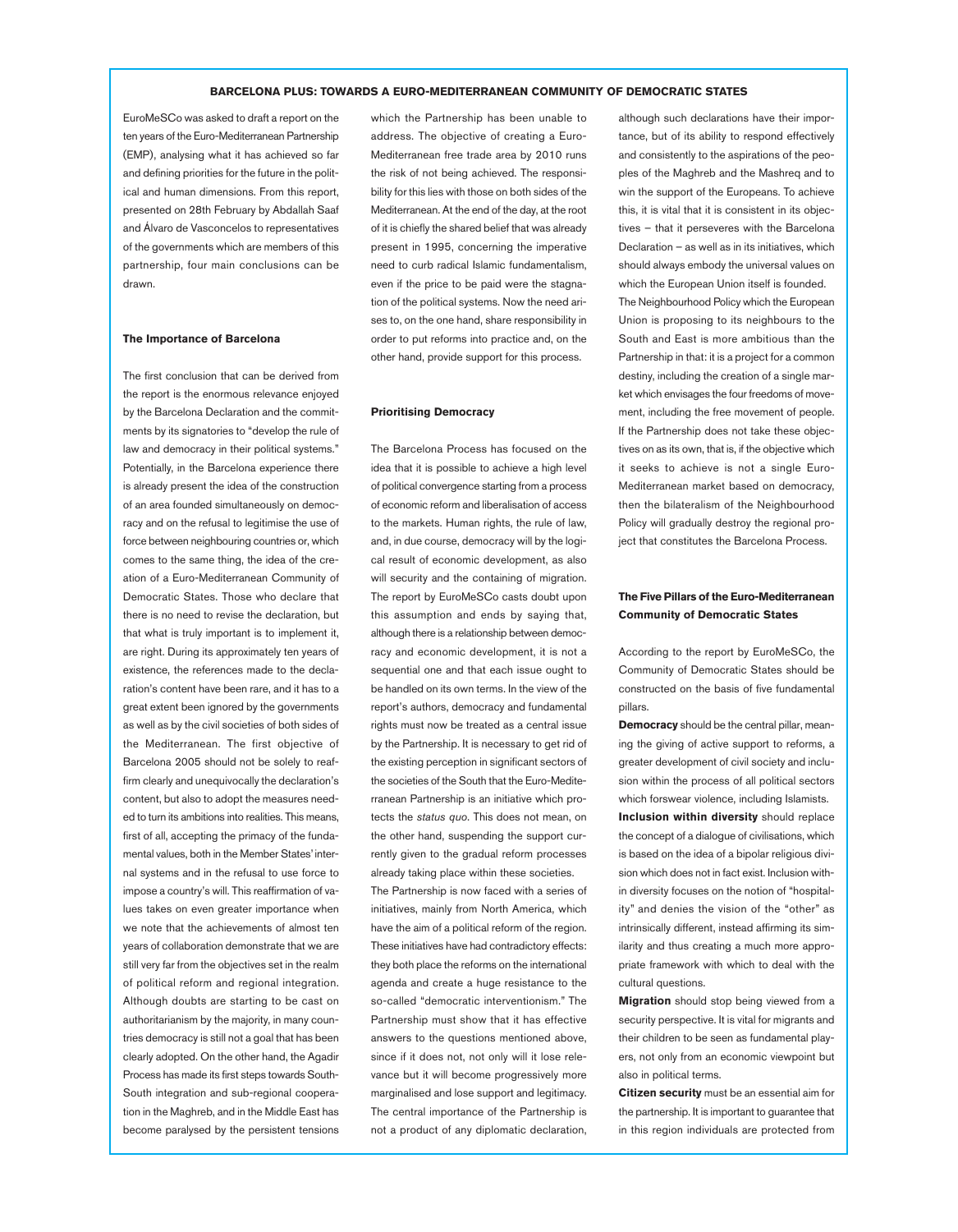**Dossier**

**Med. 2005**

Vled. 2005

being a target for violence, and to achieve this it will be necessary to guarantee their protection by developing a policy based on a close relationship between security and justice.

**Social cohesion** is the fifth pillar of the community. The creation of a free trade area should be accompanied, following the example of what is happening in Europe, by a funding framework enabling social cohesion and solidarity policies to be put into practice to mitigate its possible negative consequences. Promoting education, training, modernisation of management, creation of infrastructure, competitiveness and innovation are measures which require significant financial outlay on the part of the Union compatible with the ambition of the proposal to construct a Community of Democratic States. Such measures are a part of European shared responsibility.

## **Four Steps on the Road to 2015**

Creating the Community of Democratic States means establishing an action plan and some intermediate goals, in which control of performance is in the hands of the partnership's ministers (through six-monthly meetings). Four steps are essential:

**Setting by joint agreement a precise deadline** that is, applying the European method which made it possible to create the Single European Market and the single currency. EuroMeSCo proposes that it should become a full reality by 2015, meaning that there will be a ten-year period in which to make the reforms needed.

**Including the objectives of the Neighbourhood Policy in the Euro-Mediterranean Partnership and differentiating the East from the South.** The Neighbourhood Policy should be made part of the EMP, but the objectives, action methods and resources which should be applied in relation to the East and in relation to the South should be different. Finally, the countries of the East have as an objective full membership of the European Union, while the goal of the countries of the South is the creation of the Community of Democratic States.

**Joint taking of responsibility.** A project of

this nature can only come to fruition if responsibility is shared between all the countries involved, which necessarily entails resolving the institutional asymmetry. An immediate step could be the creation of a joint presidency of the North-South partnership and the involvement of officials from the South in the work of the Commission and the Council.

**Convincing elites and public opinion.** One of the partnership's main problems is the lack of information, especially in the sphere of civil society. Making the partnership visible means, first of all, giving it substance in all fields and at the same time implies that the greatest possible number of sectors are involved in the process, which will only be possible by removing red tape and clearly identifying all the initiatives that enjoy its support.

Álvaro de Vasconcelos Director of the IEEI, Coordinator of EuroMeSCo's secretariat and of the drafting committee of the report "Barcelona Plus: Towards a EuroMediterranean Community of Democratic States"

of uncertainty and the total absence of prospects which certain Arab societies are experiencing today.

- 5. In Europe's internal political debate, these concerns and these passionate symptoms do not register as they should. The Mediterranean issue, overshadowed by debates on enlargement and the European Constitution, is not a priority concern. It has to be said that there was little time for the Mediterranean either during the European Parliament elections or at the Convention which produced the draft constitution submitted for approval by the Member States. What is more, the political arguments which focused on the issue of Turkey's accession had an additional detrimental effect on the South. The passions aroused by this issue, which do not necessarily correspond to an economic or cultural proximity between Turkey and its neighbours in the South, was interpreted as a rejection of Islam by the EU and as confirmation of its image as an economic, social and spiritual fortress.
- 6. The strategic alternative embodied in the Maghreb project is considered, at best, to be a pious wish. The slow-

ness of the process of normalisation between Morocco and Algeria, the impasse on the Sahara issue and the absence of concrete achievements in Maghreb trade are keeping the prevalent pessimism alive. The discretion which surrounded the Agadir process and the qualified reception given in business circles to this eminently strategic initiative have only made the general atmosphere even more morose.

7. The transatlantic rivalry concerning the Mediterranean fosters confusion in people's minds and complicates action by leaders from the South in the geopolitical sphere. Each gesture, each choice is questioned and challenged. The Free Trade Agreement signed by Morocco with the USA is a perfect illustration of the nervousness of the region's geo-strategical actors and their inability to construct a model of relations which, while respecting the sovereign choices of nation-states, would foster inter-regional synergies and contribute to a concerted and consistent assumption of responsibility for the globalisation of trade. The respective positions on Iraq are also

another concrete example of strategic conflict between North and South and inside each camp. In the light of these various events we can understand the reasons for the failure of the negotiations over the security charter in Marseille in 2002.

How can we interpret these feelings and the lack of belief in a project which is as fundamental for peace, security and shared prosperity as this one is? What explanation can there be for the failure of such laudable intentions and such a generous approach to overcome doubt and unwillingness?

1. We must first remember that the Barcelona Process is almost exclusively intergovernmental. Right from the start the unwillingness of some Southern countries to involve the various sectors of society in the process created an atmosphere in which future discouragement was only too predictable. In addition, national parliamentary bodies made unequal contributions towards the validation of the choices and options contained in the Declaration which their governments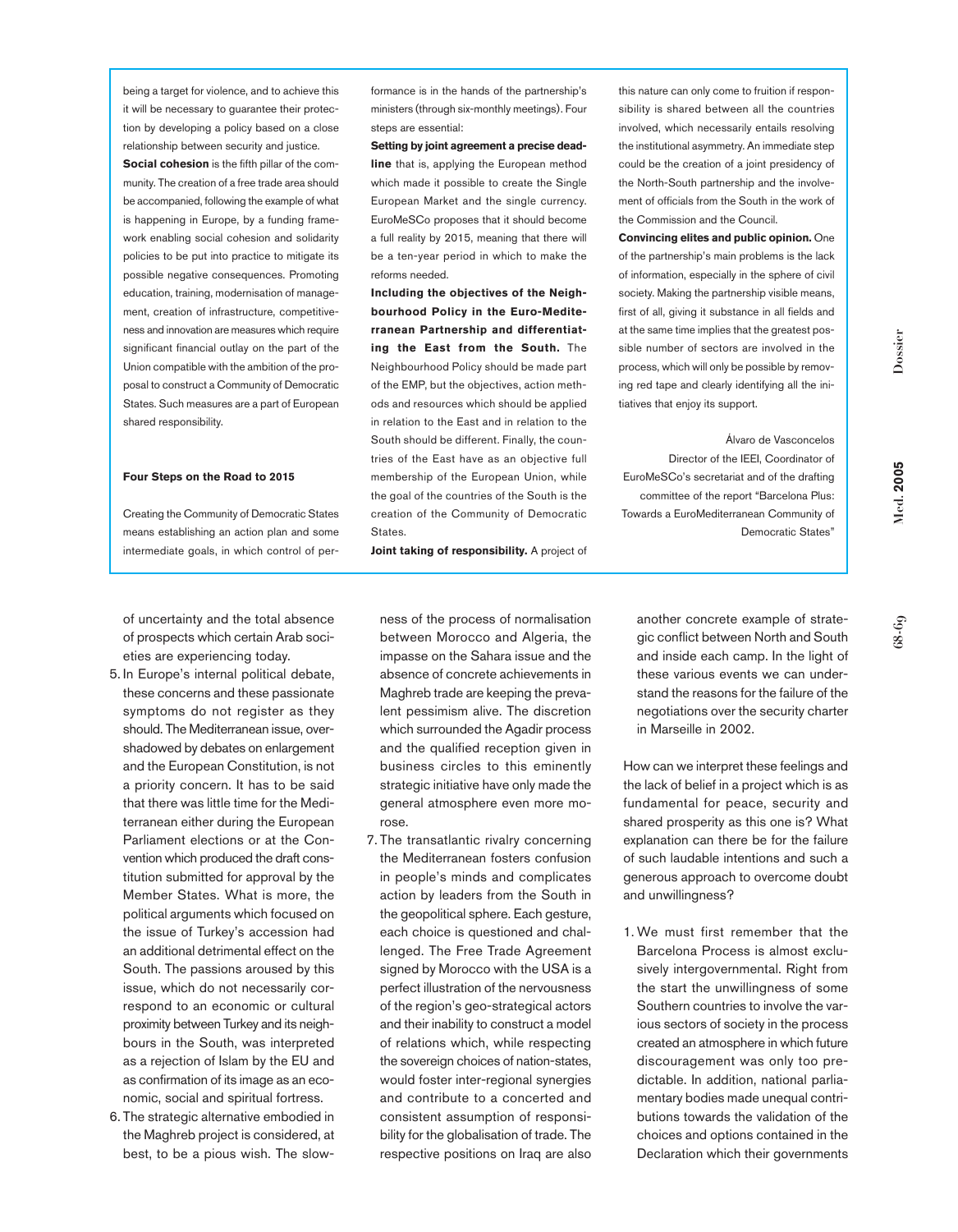had adopted. It was thus impossible to achieve popular acceptance and legitimisation of the concepts underpinning the process.

- 2. The gulf in status between EU countries and 'associate countries' creates a feeling of exclusion and injustice with regard to the distribution of EU handouts. Free trade looks more and more like a sacrifice (to be made in terms of unemployment) in order to satisfy Europe's predatory commercial appetites.
- 3. The Barcelona Declaration, however valid it may be, has run out of steam and has no strategic perspective to offer. It was supposed to create dreams in the North as well as in the South. The new Neighbourhood Policy, especially its slogan ("everything but institutions"), has not been properly understood and will not be able to redress the prevailing pessimism. In the opinion of many observers, the EU, for all its habitual rhetoric, is in fact preparing an escape route. This project further reveals the bilateral and intergovernmental nature of the EU's traditional approach. It makes timid references to the taboo subject of immigration (in terms of the citizens' right to freedom of movement) while pulling out the old chestnut of liberalisation of agricultural trade. The European Neighbourhood Policy is perceived in the South as the logical consequence of the enlargement of the EU, but is received very unfavourably, because it was not subjected to the same consultation process which preceded the Conference of 1995, and because it has been introduced according to the mechanical logic of the pre-enlargement period, but without having the same attractions.
- 4. Barcelona leaves the US no space or room for manoeuvre. However, Southern countries would prefer to avoid having to make a choice between a rock and a hard place each time they make a strategic or tactical move. They can understand this situation even less when they observe American omnipresence in the Mediterranean and the peaceful and fruitful dialogue within NATO between Europe, the US and some non-EU Mediterranean countries.
- 5. Euromed's private partners are not

very interested in the project. Their coldness towards the South, contrasted with their future ambitions and the transactions already under way in Eastern Europe, are obvious symptoms of this fact. In their view there is no solution within the context of the current partnership to the accumulated grounds for complaint with regard to the South (insecurity of economic transactions, a legal system without proper independence, instability of the rules of the game, etc.)

Given these uncertainties and an observable lethargy, what do we do?

- 1. First of all we must preserve the achievements of Barcelona I:
	- It had the merit of being the only political forum uniting the entire Southern shore of the Mediterranean and all of Europe, so we must preserve its spirit;
	- It led to a process of economic modernisation, with Tunisia, Morocco and Jordan leading the way, but also to ten years of a widening gap between the first and last arrivals. We must consolidate economic modernisation;
	- Euromed's financial aspect, in spite of its imperfections, means that the EU remains by far the major lender of public funds and the major pole of economic attraction for the Mediterranean basin.
- Many Euro-Mediterranean networks have been set up in all fields and are a vast resource for the transfer of expertise.
- 2. We must solemnly acknowledge the common destiny of Europe and the Mediterranean and formulate this destiny into a declaration of principles which will define the outlines of our future society, as part of which common measures will be implemented.
- 3. In order to fulfil this common destiny we will need to establish a higher level of institutional organisation. Clearly, we need to state the relevance of creating, in the long term, a Mediterranean Community, with a permanent secretariat, parliament (in its first phase, consultative) and a regional development bank. These institutions will be the permanent and equally-representative tools for political and econom-

ic dialogue between the different governments and parliaments.

- 4. This would be a strong encouragement for the Maghreb countries to relaunch the AMU, as a collective negotiating tool for this new project and so that later it can become the motor of regional integration. This scenario of Maghreb relaunch from above should enable solutions to be found to the various regional conflicts in the context of a wider geopolitical perspective.
- 5. We need to organise a lively and autonomous dialogue between citizens (young people, women, unions, clubs, societies and cultural associations) without government interference, and to give a significant role to common cultural activity as a means of rapprochement between peoples.
- 6. We need to call for the launching of a huge programme of construction of infrastructures, which would have an impact on the development of the region and would be highly visible to the local population: a regional toll motorway network (Casablanca-Cairo), interconnected South-South and Euromed networks (telephone / ICTs, gas, electricity, etc.), public housing and related services (primary health, sanitation), water conservation and environmental protection.
- 7. Since the level of readiness of the various countries in the South is variable, a Community would need to be created which will, in its first phase, bring together countries able to undertake second generation commitments and to adhere to a plan for a future society, with a duty to provide results and to submit to collective discipline. This Community will enlarge to include other members as and when they are willing to take on board its existing laws and agreements. Meanwhile, the partnership with the EU will continue to be governed by Barcelona I and by the new Neighbourhood Policy.
- 8. Common policies conceivably forming part of the first phase would be to do with:
	- Security;
	- Concerted development of the Mediterranean agricultural area ;
	- Fisheries;
	- Energy;